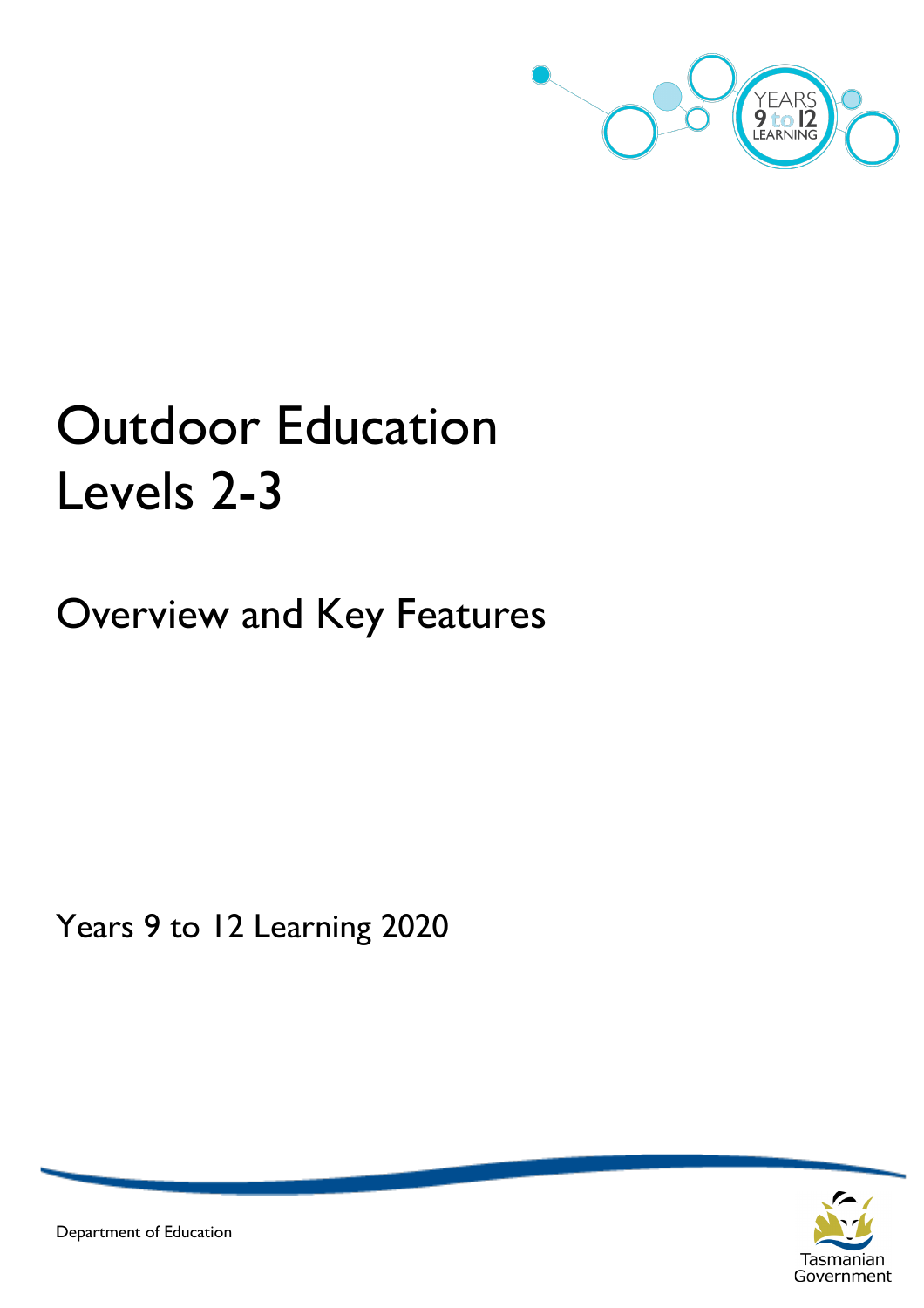

#### **The purpose of this paper**

The purpose of this paper is to provide information regarding the overview and key features of the proposed Outdoor Education Level 2-3.

It is designed to enable all interested stakeholders to reflect and provide feedback on key features including learning outcomes, structure, sequencing and likely content. This feedback will be taken on board in writing the draft course.

#### Consultation

Throughout the course development process there will be four opportunities for formal stakeholder consultation:

- Course Scope
- Structural Overview and Key features (Nov/Dec 2020)
- Initial Draft Course (March 2021)
- Final Draft Course (June 2021)

This paper represents the second of four course consultation points for teachers to engage in the course development process for Outdoor Education Level 2-3.

#### Course Rationale

Outdoor learning provides an opportunity to experience and develop an appreciation of numerous outdoor activities, beyond the scope of sport or competition, and to explore the physical, social, emotional and spiritual benefits of highquality outdoor experiences. Learners develop an awareness of the importance of sustainable practice to help protect our natural environments for future generations.

Outdoor Education Levels 2-3 offers Tasmanian learners the opportunity to develop a range of personal and interpersonal skills that enable them to relate to, and work more effectively with, others in everyday life and promote career opportunities. It provides an opportunity for learners to connect with a range of outdoor activities and supports learners in developing an understanding of self; growing positive relationships with others and the natural environment; and to build capacity to be an effective contributor to group challenges.

This course at Level 2 will address foundational knowledge and some specialist or technical knowledge. At Level 3 it will address specialist knowledge including factual, theoretical and/or technical. It will consider an expanding focus from initially exploring personal and local contexts to examine broader state, national and global perspectives.

#### Years 9 to 12 Curriculum Framework

[Years 9 to 12 Education Framework](https://publicdocumentcentre.education.tas.gov.au/library/Shared%20Documents/Years-9-to-12-Education-Framework.pdf) informs the design of the Outdoor Education course and it fits within the Professional Studies focus area of the Years 9 to 12 Curriculum Framework.

#### Pathways in

Outdoor Education Level 1 connects Outdoor Learning perspectives with concepts from the Personal, Social and Community Health and Movement and Physical Activity strands of the [F-10 Australian Curriculum –](http://www.australiancurriculum.edu.au/health-and-physical-education/curriculum/f-10?layout=1) Health and Physical [Education.](http://www.australiancurriculum.edu.au/health-and-physical-education/curriculum/f-10?layout=1)

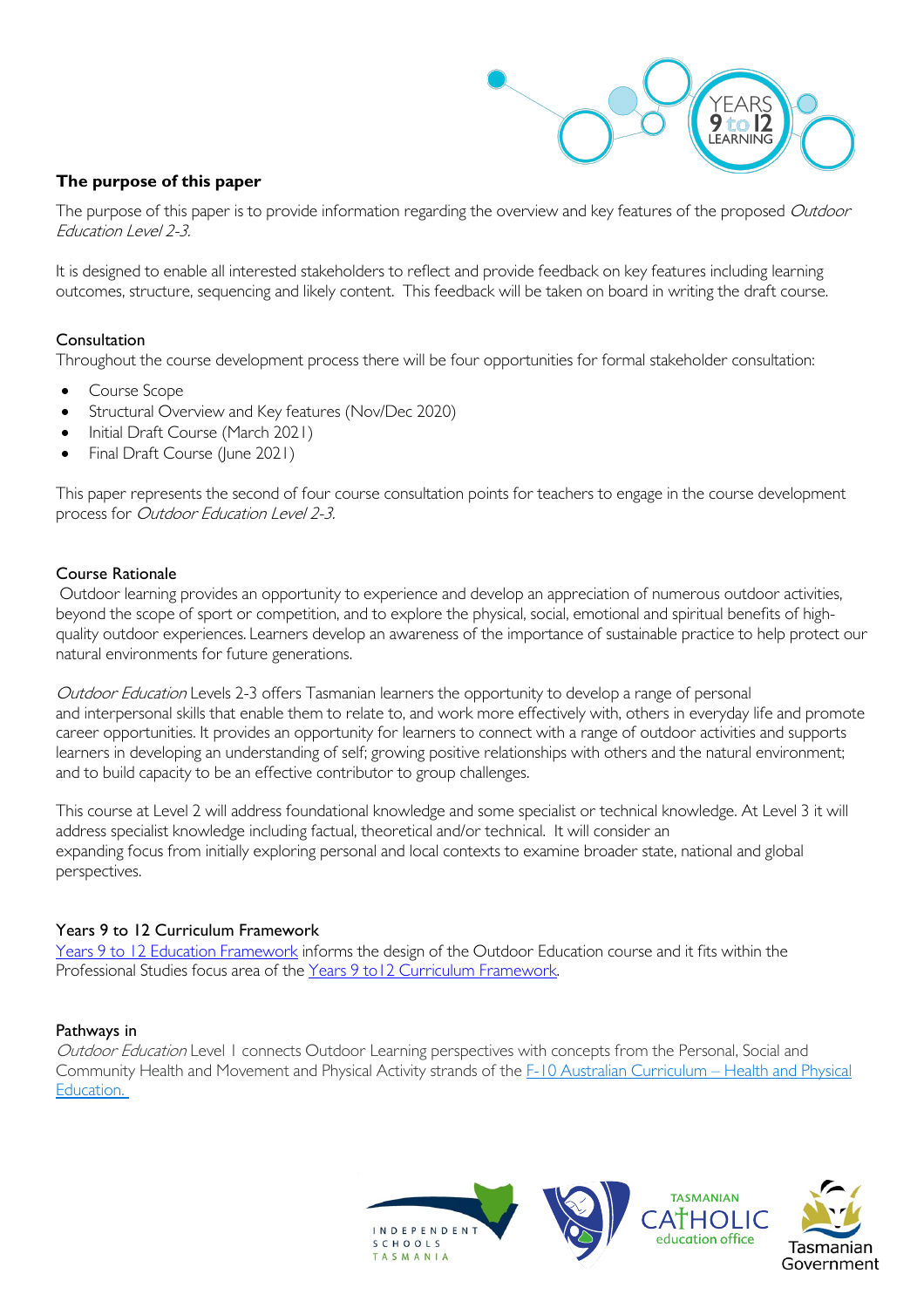

Current TASC courses Outdoor Experiences Level 1 and Outdoor Education Level 2 provide a progression and give learners a solid platform and seamless pathway into the courses at the next level.

# Level 2

#### Learning Outcomes

On successful completion of this course learners will be able to:

- engage and reflect on outdoor experiences
- discuss and apply outdoor knowledge and skills
- examine and analyse group dynamics and leadership
- explain and employ ecological literacy concepts
- demonstrate personal and social capability
- communicate effectively

#### Course Structure



- Module I Outdoor Experiences
- Module 2 **Outdoor Knowledge and Skills**
- Module 3 Sustainability and Outdoor Industries

#### Course Delivery

To be developed through consultation.

#### Module content

#### Module 1: Outdoor Experiences

#### Outdoor Education - General 2 (Intro)

- outdoor activities and living skills
- outdoor Education Fundamentals & Principles

#### Outdoor Experiences 2

- community Based Outdoor Activities
- range of selected centre based activities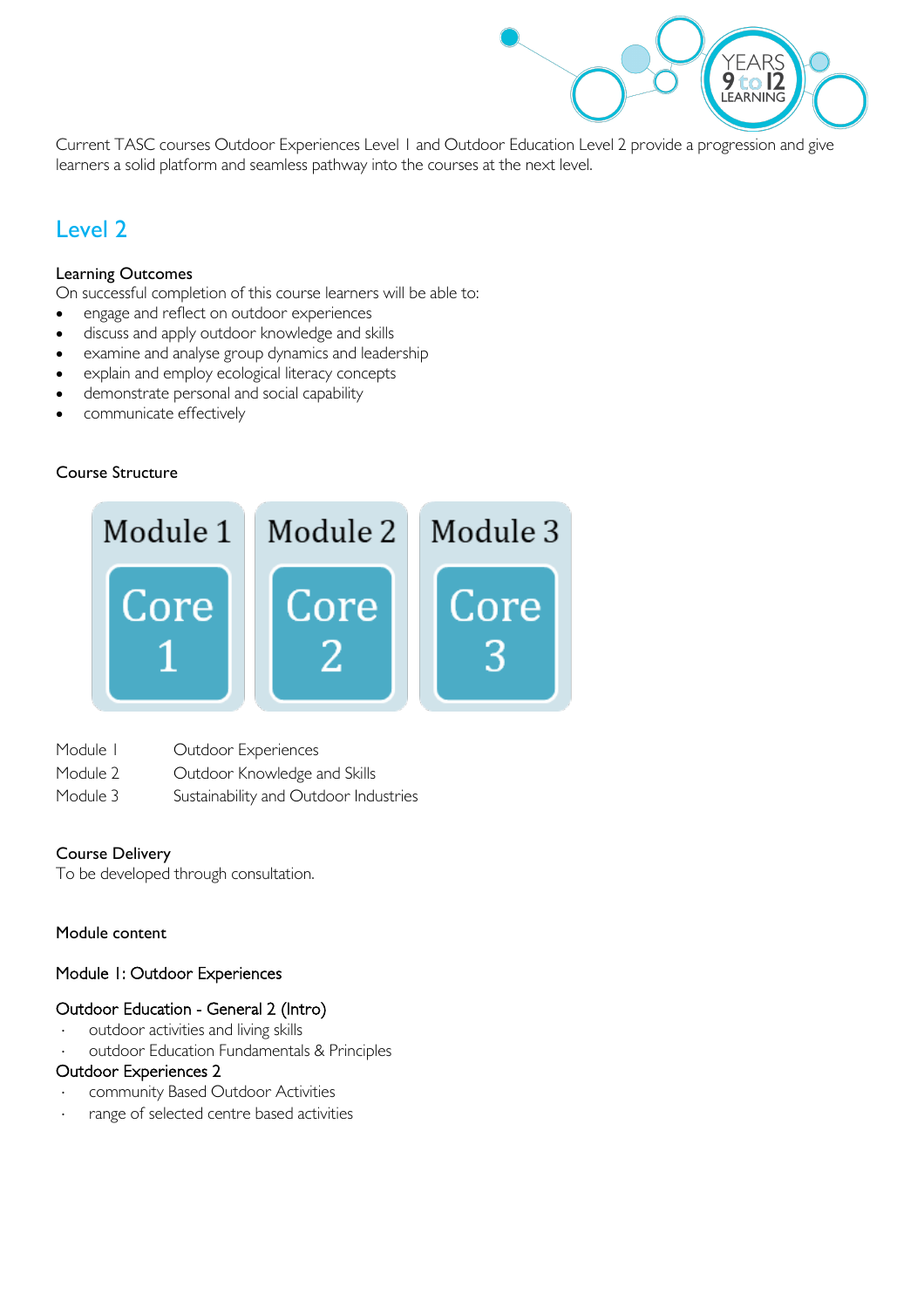

#### Module 2: Outdoor Knowledge and Skills

#### Personal, Social and Interpersonal Development 2

- personal development from outdoor experiences
- social and interpersonal development

#### Outdoor Skills and Technical Knowledge 2

- Preparation, weather, first aid and safety
- Equipment choice and care
- Practical bushcraft skills

#### Module 3: Sustainability and Outdoor Industries

#### Outdoor (Specialisation) 2

- Focus on skill development and capability in a chosen activity
- Industry review exhibition/presentation project

#### ONE OF:

#### Option 2A: Sustainable Practice and Ecotourism 2

- environmentally sustainable outdoor recreation practices
- ecotourism industry overview and trends
- ⋅ local Ecotourism Case Study/Review Project

#### OR

#### Option 2B: Ready to Serve 2 (Frontline roles in Defense Force, Police, Fire , Ambulance, SES)

- Attributes, entry requirements and pathways
- Excursion/guest speaker(s) and related outdoor experience(s)
- Inquiry based project

# Level 3

#### Learning Outcomes

On successful completion of this course learners will be able to:

- engage and reflect on outdoor experiences
- select and apply outdoor knowledge and skills
- evaluate group dynamics and leadership
- assess and employ ecological literacy concepts
- demonstrate personal and social capability
- communicate effectively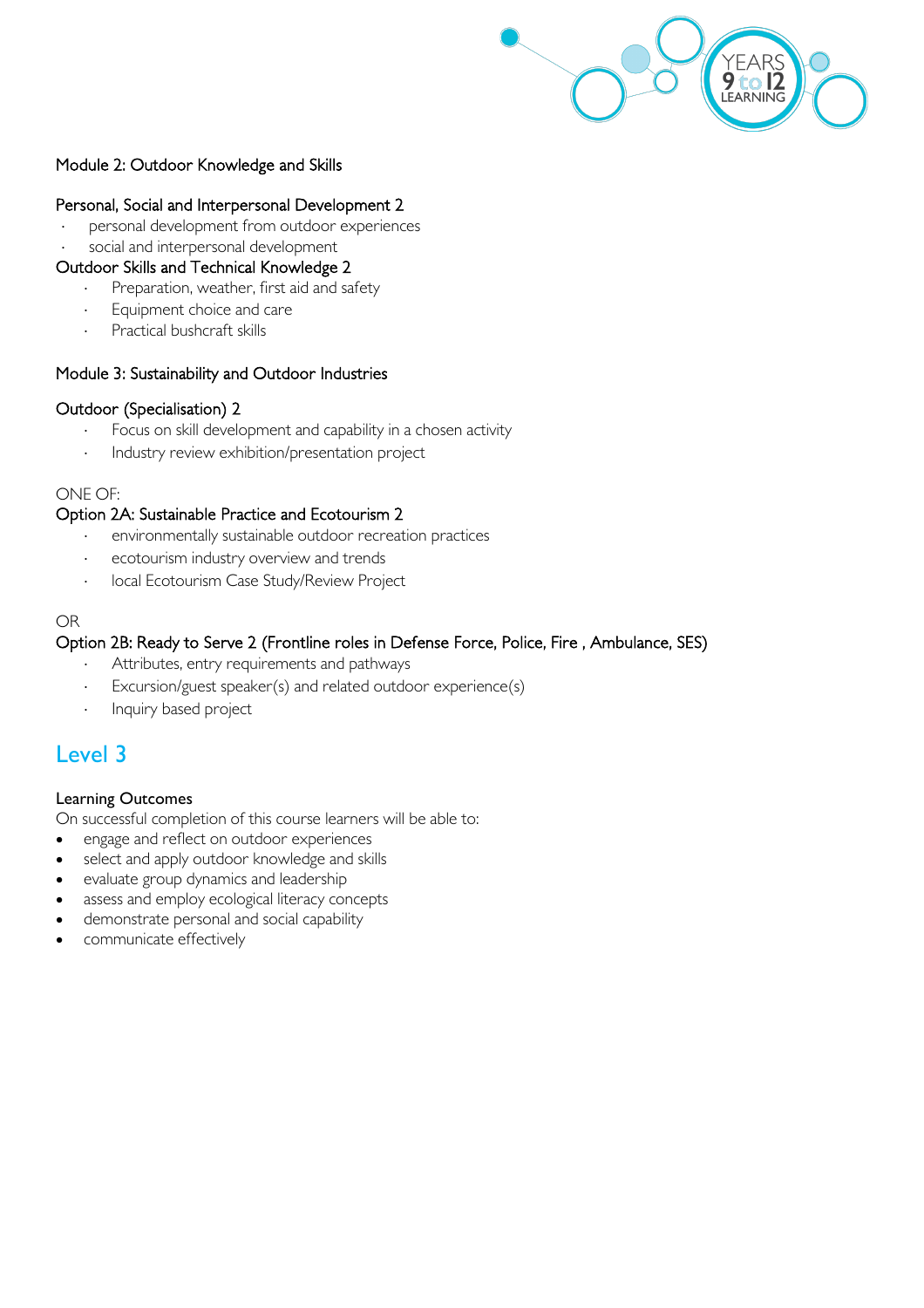

#### Course Structure



Module I Outdoor Experiences Module 2 **Outdoor Knowledge and Skills** Module 3 Sustainability and Outdoor Industries

#### Course Delivery

To be developed through consultation.

#### Module content

#### Module1: Outdoor Experiences

#### Leading Outdoor Activities 3

- planning to lead activities
- ⋅ Collaborative Outdoor Leadership Project (COLP)

#### Outdoor (Experiences) 3

- range of selected centre based/day activities
- Collaborative/Group Leadership experiences

### Module 2: Outdoor Knowledge and Skills

#### Outdoor Leadership 3

- Leadership Theories 3
- Group Management 3

#### Specialist and Technical Skills 3

- Transfer and application of specialist and technical skills
- Transfer and adaptation and reflective practice
- Experience in range of roles in familiar and new outdoor activities
- ⋅ IOLP